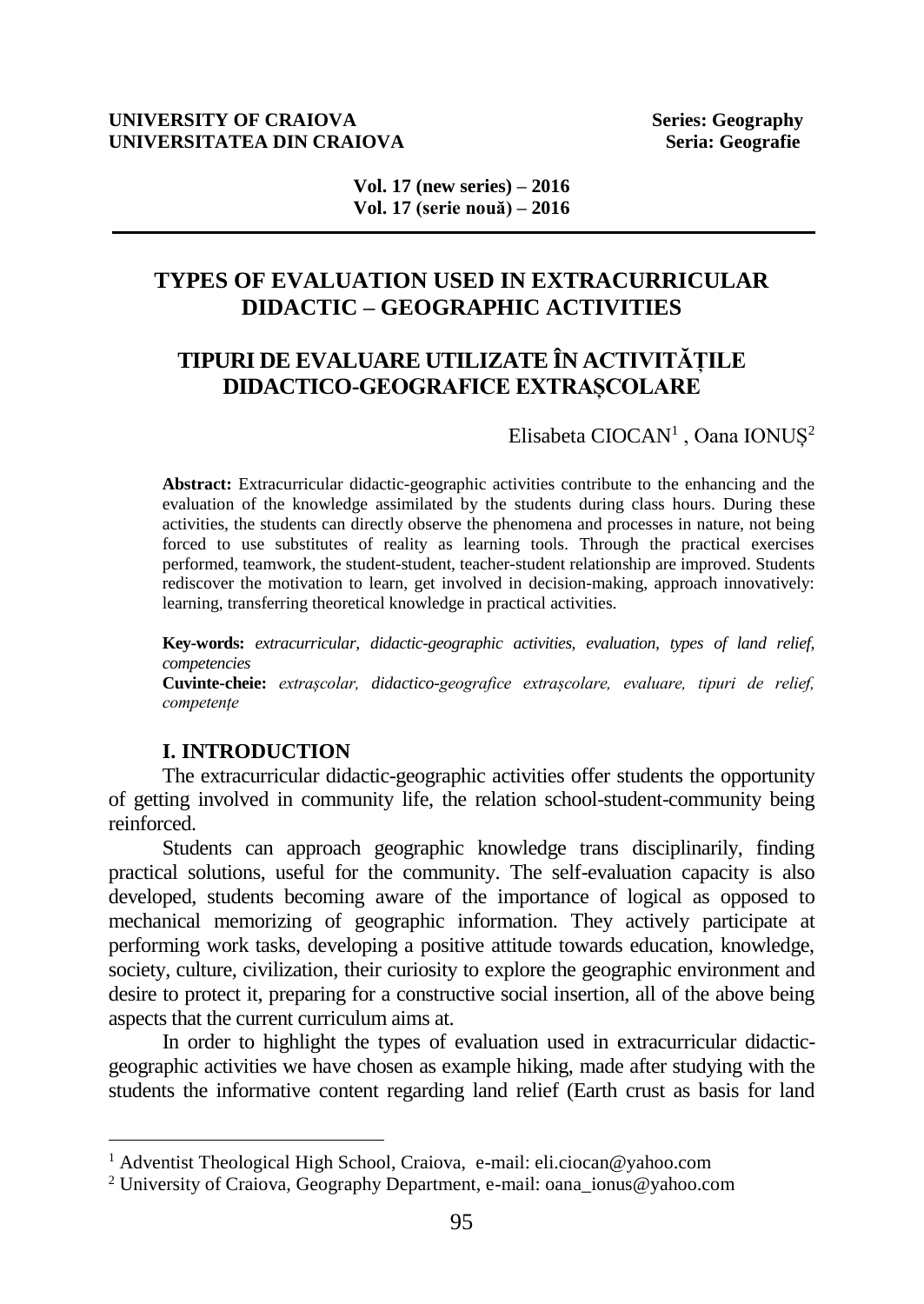relief: structure and petrographic composition, Major units of the terrestrial relief, Agents, processes and relief types, relief types and units, relief analysis and interpretation, relief and human society, the relief of the local horizon, practical applications in the local relief), in accordance with the school curriculum for grade IX.

# **II. DATA AND METHODS**

**Type:** final hike, organized after studying "Terrestrial relief" learning unit*.*

**Purpose:** consolidating knowledge, skills and abilities related to terrestrial relief, offering practical examples for theoretical acquisitions.

**Hike itinerary:** Craiova – Melinești - Vârteju.

**Duration:** one day (at the end of the week).

**Means of transportation**: minibus.

**Participants**: Students of grade IX.

**Elements analysed**: types of relief, hydrographic network, vegetation, and correlation of the elements with the specificity of the climate in the respective land, types of soil, natural resources, natural resources and means of exploitation, information on population and settlements etc. Rest periods are taken for observing places where the land has degraded due to anthropic activity or water pollution.

#### **Advantages:**

- Logical and durable learning is ensured, students understanding the causal links and inter conditioning between the components of the environment.

#### **Specific competencies**:

1.1. Use of specific and scientific disciplinary terminology (concepts, notions) to present pertinent information;

3.2. Noticing a sequence of natural processes;

5.4. Use of simple methods and techniques, specific to various scientific disciplines, for the analysis of items of the relief in the context of the environment.

## **III. RESULTS AND DISCUSSIONS**

a) First study: Melinești, confluence of Plosca stream with the Amaradia river;

The evaluation is made through: observation, verbal questioning, and practical applications - measurements;

The students will be able to:

- define the terms valley, riverbed, meadow, terrace, slope;
- identify the composing elements of the valley;

- calculate the water draining speed, width and depth of a flowing water.

The students analyse the map of Romania in order to localize in the territory, to identify the Amaradia river, the Plosca stream and the relief units they cross, correlating the actual geographic elements on the field with those represented cartographically (Photo no. 1, no. 2, no. 3).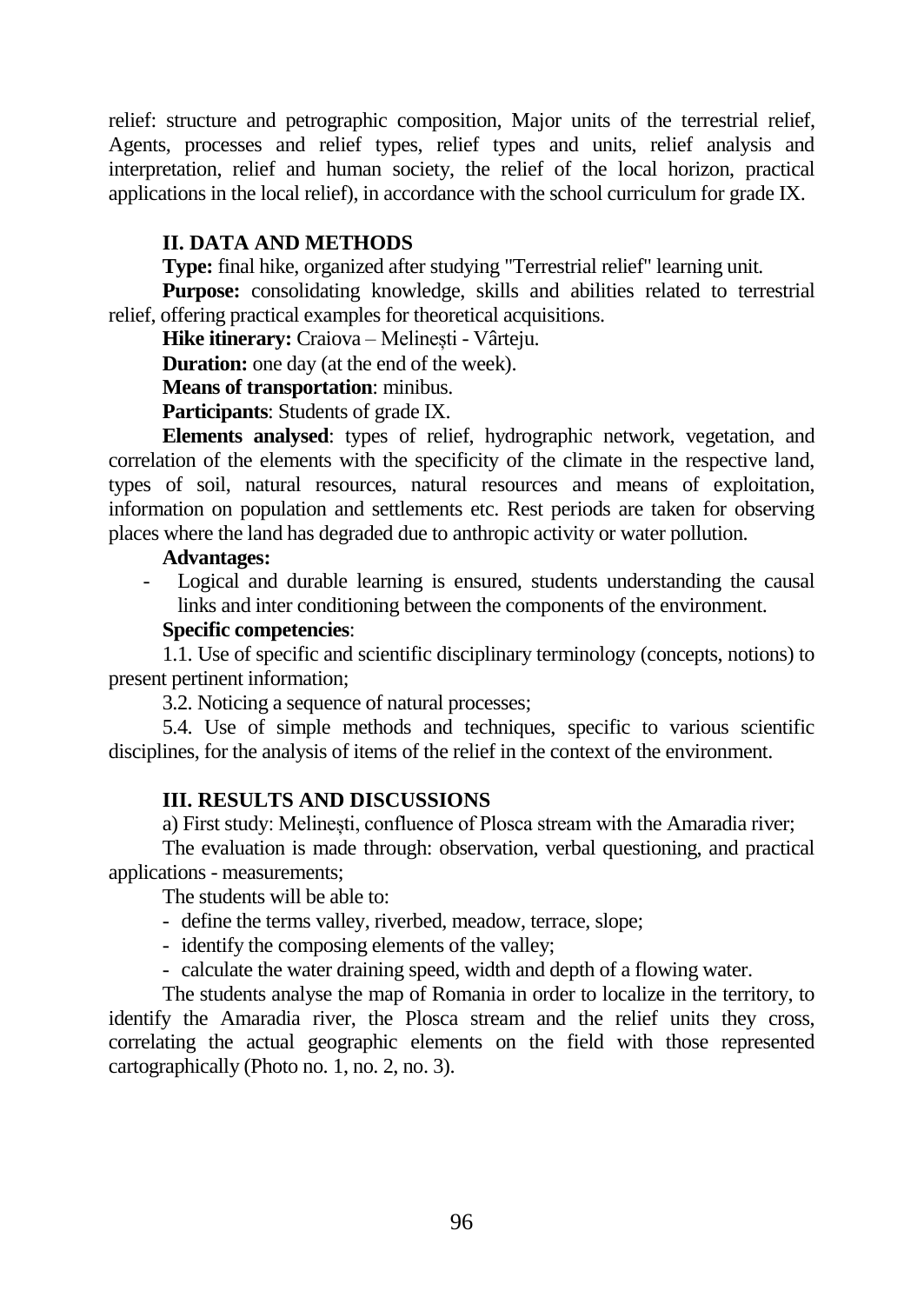

**Photo no. 1.The Amaradia riverbed and floodplain**



**Photo no. 2. Terrace 1 of the Amaradia River**



**Photo no. 2. Confluence of the Plosca stream with the Amaradia River**

|                          | The students fill in an <b>observation chart</b> of the <i>fluvial relief</i> : |
|--------------------------|---------------------------------------------------------------------------------|
|                          |                                                                                 |
|                          |                                                                                 |
|                          |                                                                                 |
|                          |                                                                                 |
|                          |                                                                                 |
|                          | Observations regarding geomorphologic processes:                                |
| $\overline{\phantom{0}}$ |                                                                                 |
| $\overline{\phantom{0}}$ | Transportation (rolling, crawling, hopping, suspension, solution)               |
|                          |                                                                                 |
|                          | <b>Observations regarding relief forms:</b>                                     |
| $\overline{\phantom{0}}$ | Minor riverbed (width, depth, shape of water flow: meander/ rectilinear)        |
| $\overline{\phantom{0}}$ | Floodplains, meadow (micro shapes of relief, vegetation, etc.)                  |
| $\overline{\phantom{0}}$ |                                                                                 |
| -                        | slopes (types of rocks, evolution, geomorphological processes that affect       |
|                          |                                                                                 |
|                          | <b>Practical evaluation:</b>                                                    |
|                          | Students are grouped into teams of 4 and receive the following tasks:           |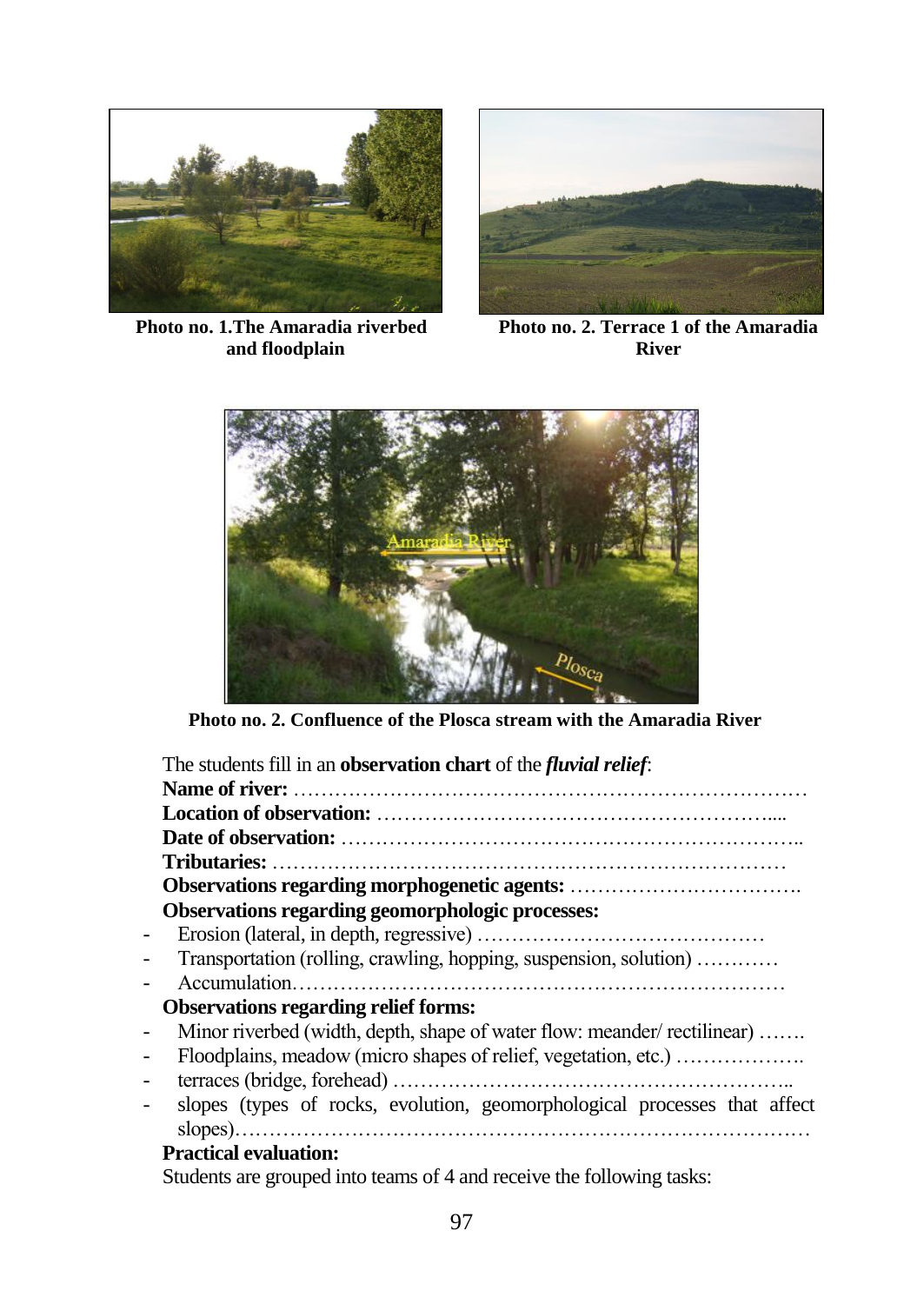- to measure the depth of the water, in different spots, by lowering a rope tied at one end with a heavier object (the wet part of the rope shall be measured with a measuring tape);
- to measure the width of a flowing water with a rope;
- to calculate the water flow speed by launching a floating object: one student launches the object, another times the time ran from launching, for a distance of 100 m, downstream.

$$
V (speed) = \frac{D (distance)}{T (time)}
$$

The used formula used is:

The vegetation in the river meadow is analysed.

A case study – The occurrence of floods on the Amaradia River – is proposed, the students need to identify the causes, effects and give examples of methods of preventing these natural phenomena.

# **b) Second study:** Vârteju – forms of *rain caused erosion relief type, landslides*;

The evaluation shall be made through: observation, verbal questioning, and practical applications – measurements;

The students will be able:

- to analyse a ravine:
- to explain the method of formation of ravines;
- to identify the causes of ravines forming;
- to present measures for preventing the formation of ravines.

Students will analyse the way human activity, the type of soil, lack of vegetation, rain falls, and have all lead to the formation of ravines, their evolution and the formation of "bad lands" that have been taken out of the agricultural circuit (Photo 4).



**Photo no. 3. Bad-lands formed in the vicinity of Vârteju village as a result of oil exploitation activities**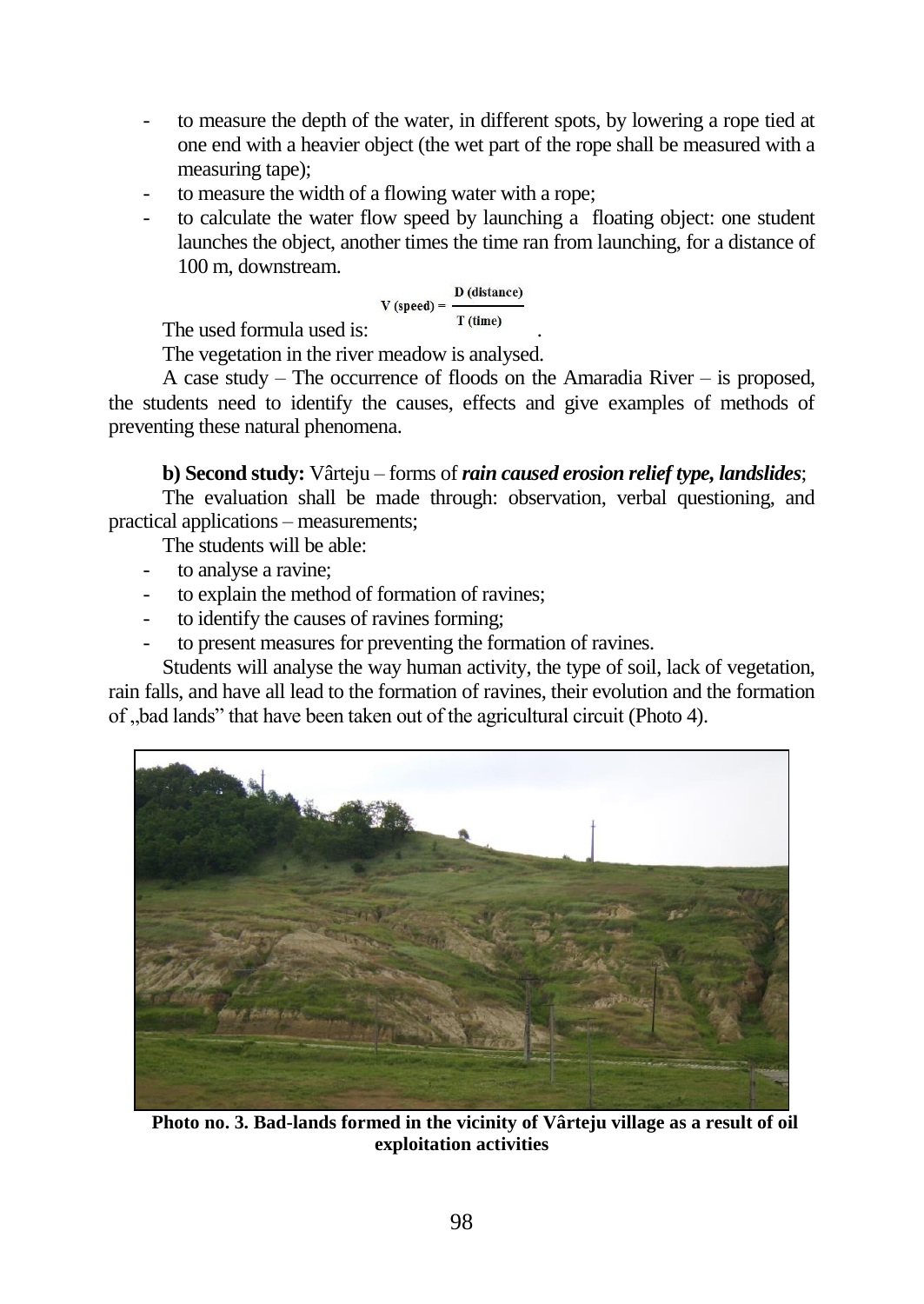In order to highlight the types of rocks water is poured onto a portion of land and the method in which it infiltrates the soil is analysed: on sandy lands water infiltrates rapidly, on clay lands water infiltrates harder.

## **Practical evaluation:**

- the depth, length and height of the ravines are measured.

The teacher requests to the students to exemplify the methods of combatting soil erosion.

# **Verbal questioning:**

The teacher uses this conversation to check the degree of quantitative and qualitative appropriation of the knowledge by the students, their capacity to operate with them, by following the below stages:

- the teacher asks the question (*How does erosion occur? When does it occur? Why does it occur? What are the conditions that determine the production of erosion? What are the effects/consequences of the occurrence of these geomorphological processes?*);

- give the student time to formulate an answer;
- appoints a student to answer;
- analyses the answer;
- asks support questions if needed;
- offers feedback by verbal appreciation;
- writes down the answer.

Analyses landslides in the studied perimeter.

- Students will be able to:
- identify the parts of a landslide;
- represent through schematic drawing a landslide;
- mention the causes for the occurrence of landslides;
- mention places where landslides occur;
- enumerate the consequences of the occurrence of landslides;
- exemplify measures for combatting landslides;

The evaluation of the competence to explain the occurrence of landslides:

Tasks:

*1. Fill in the evaluation sheet with information about landslides (1 point is granted for each correct answer, in total 6 p);*

a. Define landslides;

- b. Mention the places where landslides occur;
- c. The causes of the occurrence of landslides;
- d. The effects of the occurrence of landslides;
- e. Measures for preventing landslides;
- f. Measures for the management of lands affected by landslides.

*2. Represent through a schematic drawing a landslide, mentioning its composing parts (3 points); 1 point is a granted point.*